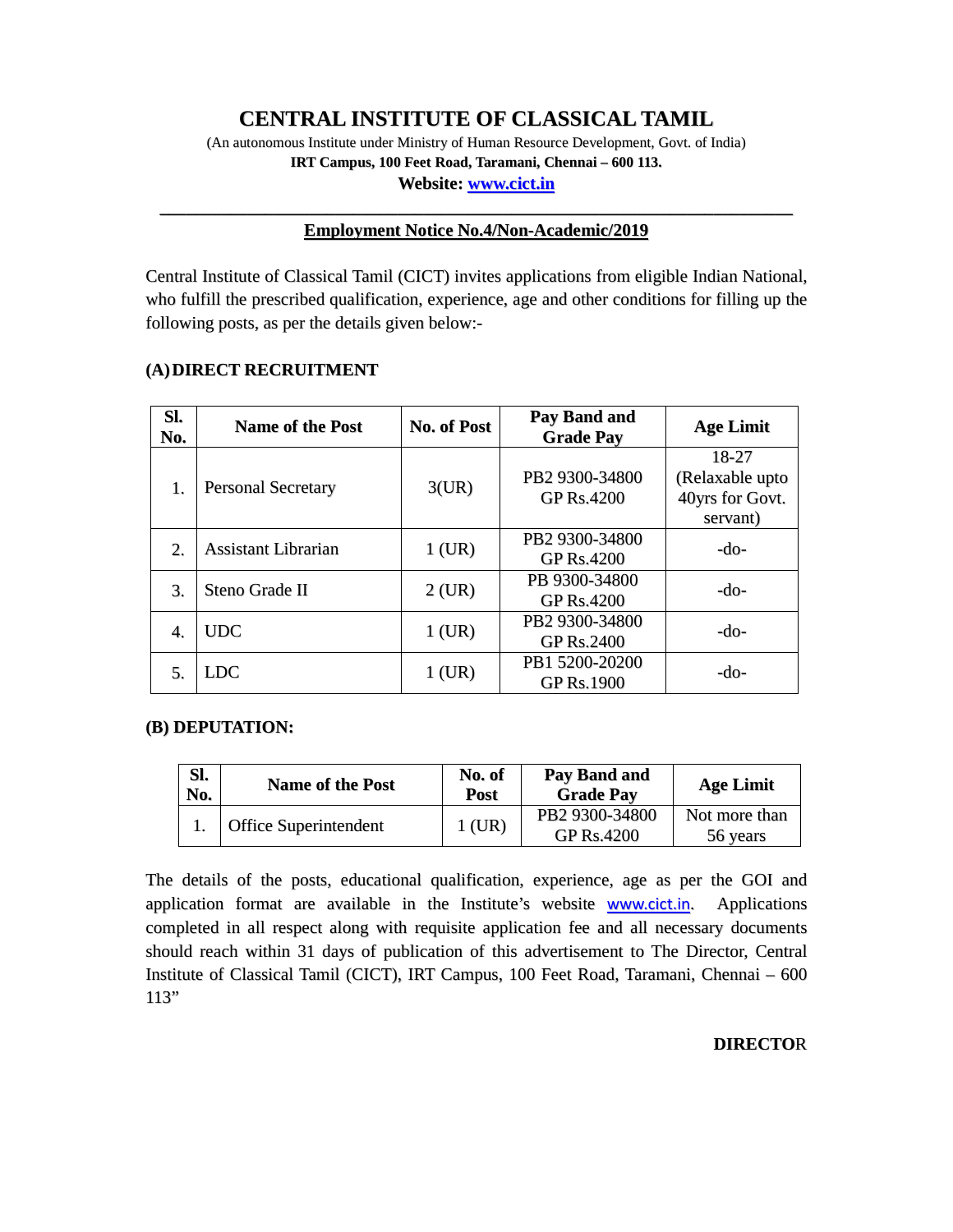# **CENTRAL INSTITUTE OF CLASSICAL TAMIL**

(An autonomous Institute under Ministry of Human Resource Development, Govt. of India) IRT Campus, 100 Feet Road, Taramani, Chennai – 600 113 Website: www.cict.in

# Notification No.3/Non-Academic/2019, dated 17.7.2019

Central Institute of Classical Tamil (CICT), as an autonomous institute under Ministry of Human Resource Development (MHRD), Government of India invites applications in the prescribed format from eligible Indian National for the following posts:

# **(A) DIRECT RECRUITMENT**

| Sl.<br>No. | Name of the<br>Post    | No. of<br>Post | <b>Pay Band</b><br>and Grade<br>Pay        | <b>Age Limit</b>                                                                          | <b>Educational and other</b><br><b>Qualification s required</b>                                                                                                                                                                                                                                                                                                                           |
|------------|------------------------|----------------|--------------------------------------------|-------------------------------------------------------------------------------------------|-------------------------------------------------------------------------------------------------------------------------------------------------------------------------------------------------------------------------------------------------------------------------------------------------------------------------------------------------------------------------------------------|
| 1.         | Personal<br>Secretary  | $3$ (UR)       | PB2- (9300-<br>34800)<br>Grade Pay<br>4200 | 18-27<br>years<br><i>(Relaxable</i><br>upto 40 years<br>for Central<br>Govt.<br>servants) | 1. 12 Class or equivalent pass from a<br>recognized Board/ University<br>2. Skill test of Dictation in<br>English/Tamil for ten minutes $@$<br>100 words per minute and<br>transcription in English/Tamil,<br>only on computer in forty (40)<br>minutes.                                                                                                                                  |
| 2.         | Assistant<br>Librarian | $1$ (UR)       | PB2-(9300-<br>34800)<br>Grade Pay<br>4200  | $-do-$                                                                                    | Essential:<br>Bachelor's degree in Library Science<br>Desirable:<br>Certificate<br>computer<br>in<br>course<br>recognized by All India Council for<br>Technical<br>Education<br>(AICTE)/Department<br>of<br>Accreditation<br>Electronics<br>of<br>Computer Courses (DOEACC) or<br>courses equivalent to 'O' Level in<br>terms of syllabus and duration of<br>course as prescribed by DOEA |
| 3.         | Steno<br>Grade<br>П    | $2$ (UR)       | PB 9300-<br>34800<br><b>GP Rs.4200</b>     | $-do-$                                                                                    | 1. 12 Class or equivalent pass from a<br>recognized Board/ University<br>Dictation<br>2. Skill test<br>of<br>in<br>English/Tamil for ten minutes @<br>words<br>minute<br>100<br>per<br>and<br>transcription in English/Tamil,<br>only on computer in forty (40)<br>minutes.                                                                                                               |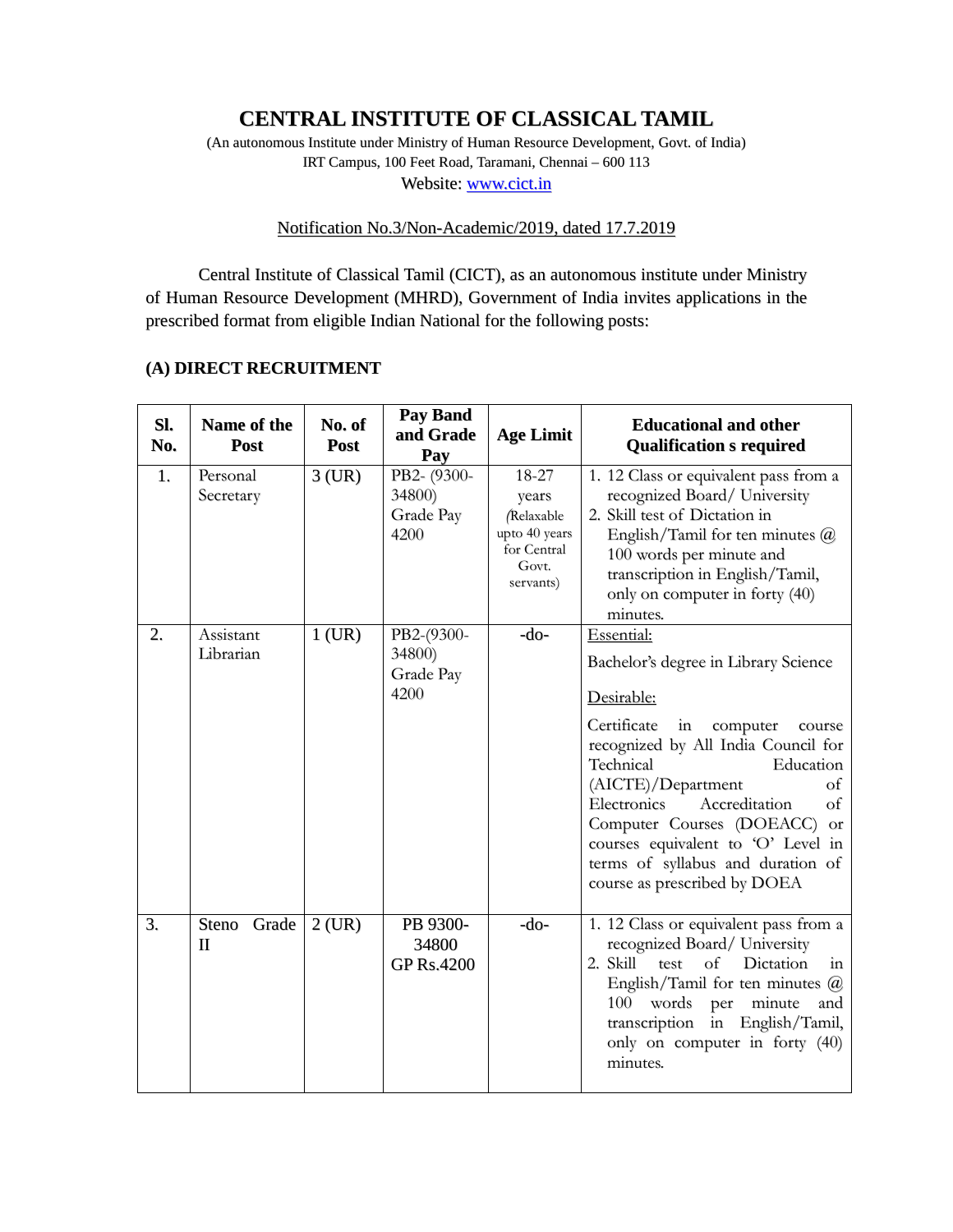| 4. | <b>UDC</b> | $1$ (UR) | PB2 9300-<br>34800<br><b>GP Rs.2400</b> | -do- | Degree of a recognized University<br>or equivalent                                                                                                                                                                                                                                    |
|----|------------|----------|-----------------------------------------|------|---------------------------------------------------------------------------------------------------------------------------------------------------------------------------------------------------------------------------------------------------------------------------------------|
| 5. | <b>LDC</b> | $1$ (UR) | PB1 5200-<br>20200<br><b>GP Rs.1900</b> | -do- | 1. 12 Class or equivalent pass<br>recognized<br>from<br>a<br><b>Board/University</b><br>2. Skill test only on computer in<br>English Typing $@$ 35 words per<br>minute corresponding to 10,000<br>key depressions per hour on an<br>average of five key depressions<br>for each word. |

## B. DEPUTATION

| SI.<br>No. | Name of the<br>Post      | No. of<br>Post | Pay Band<br>and Grade<br>Pay              | Age<br>Limit                 | <b>Educational and other</b><br><b>Qualification s required</b>                                                                                                                                                                                                                                                                                                                                               |
|------------|--------------------------|----------------|-------------------------------------------|------------------------------|---------------------------------------------------------------------------------------------------------------------------------------------------------------------------------------------------------------------------------------------------------------------------------------------------------------------------------------------------------------------------------------------------------------|
|            | Office<br>Superintendent | $1$ (UR)       | PB2-(9300-<br>34800)<br>Grade pay<br>4200 | Not more<br>than 56<br>years | Central/State Govt.<br>Staff holding<br>analogous posts in the Grade pay of<br>Rs.4200/- in the Administrative Branch<br>of the Secretariat/Audit/Accounts<br>Department or<br>UDC (Grade Pay of Rs.2400/-) or<br>equivalent posts with eight years regular<br>service in the Grade including five years<br>experience in Administration Branch<br>with knowledge of cash, audit/accounts<br>and budget work. |

The format of application and other instructions are provided in Annexure A to this notification. Completed applications along with application fee of Rs.100/- drawn in favour of Director, CICT payable at Chennai with all necessary documents should reach within 31 days from of date of publication of this advertisement to "The Director, Central Institute of Classical Tamil, IRT Campus, 100 Feet Road, Taramani, Chennai 600 113". Application Fee is exempted for SC/ST/PWD candidates.

DIRECTOR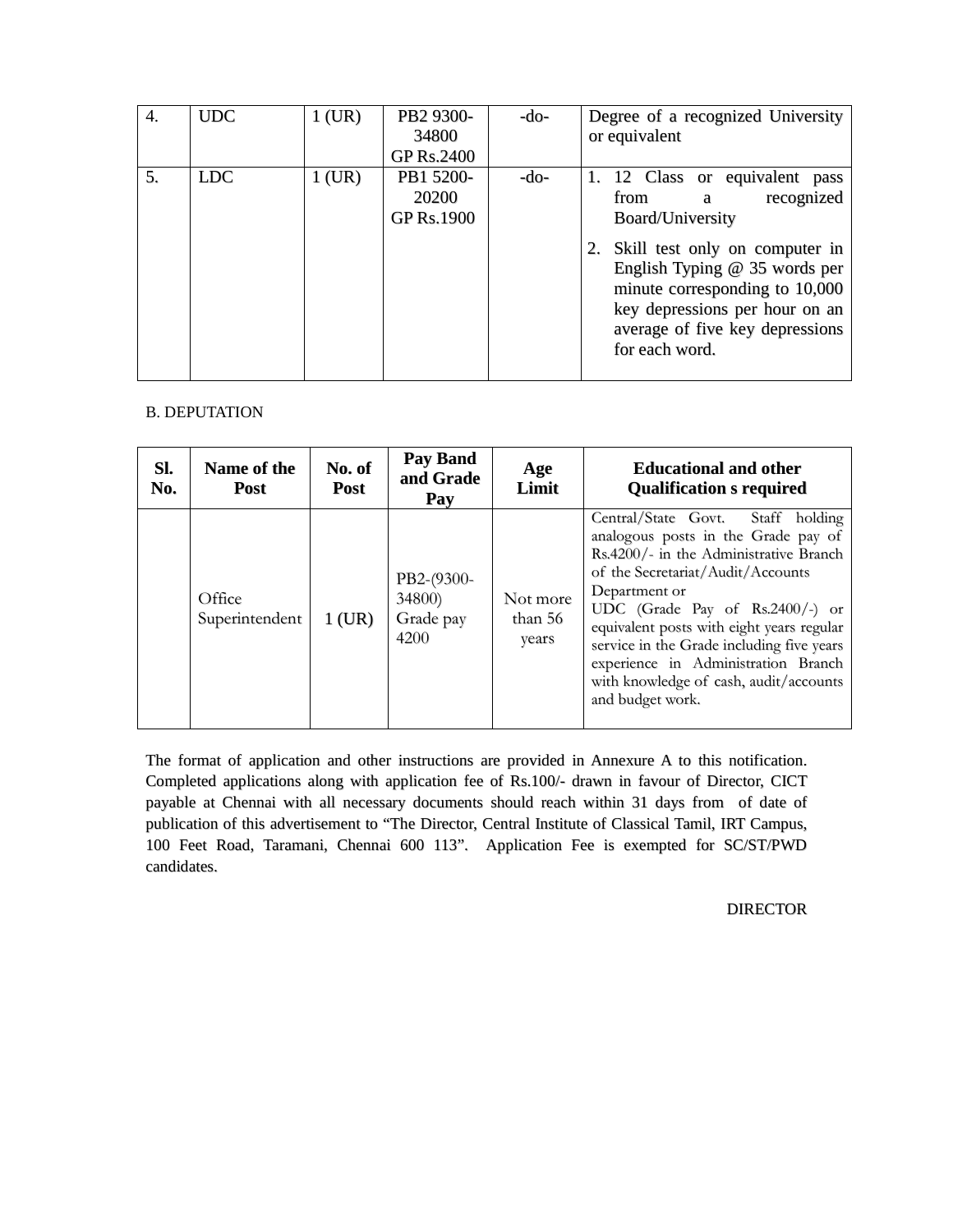# **CENTRAL INSTITUTE OF CLASSICAL TAMIL, CHENNAI**

(An autonomous Institute under Ministry of Human Resource Development, Government of India)

IRT Campus, 100 Feet Road, Taramani, Chennai – 600 113

# 1. Post Applied : PHOTO 2. Advertisement No.  $\vert$ : 3. Name in Full (Capital letters) (as in SSLC Certificate) : 4. Date of Birth (Enclose copy of SSLC Certificate) : 5. Nationality :  $6.$  Sex : 7. (a) Category (b) Ex-servceman (ES) (c) Person with Disability [Attach certificate(s)] : : : SC / ST / OBC /GEN (Tick appropriate Category) YES / NO YES / NO 8. Address for Communication : 9. Permanent Address : 10. Name of Father / Husband :

### **APPLICATION FOR NON-ACADEMIC POSTS**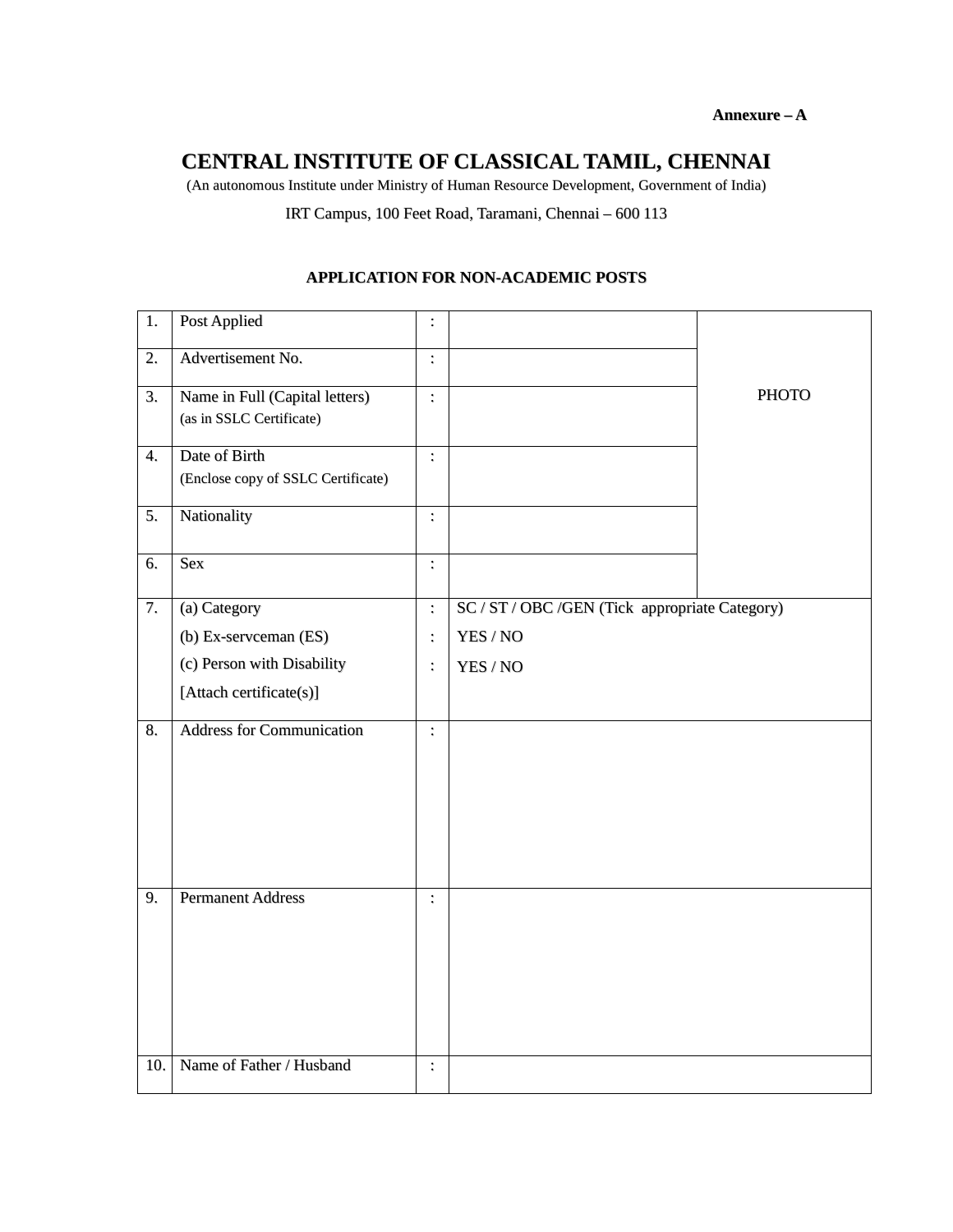| <b>Academic</b><br>Qualification                                                                                                | <b>Discipline</b> | <b>University/Institute</b>       |      | Year &<br>Month of | Year &<br>Month of  |                      | <b>Full Time / Part</b><br>Time / | Mark &            |
|---------------------------------------------------------------------------------------------------------------------------------|-------------------|-----------------------------------|------|--------------------|---------------------|----------------------|-----------------------------------|-------------------|
|                                                                                                                                 |                   | / Board                           |      | <b>Entry</b>       | <b>Leaving</b>      |                      | Correspondence                    | <b>Class</b>      |
|                                                                                                                                 |                   |                                   |      |                    |                     |                      |                                   |                   |
|                                                                                                                                 |                   |                                   |      |                    |                     |                      |                                   |                   |
|                                                                                                                                 |                   |                                   |      |                    |                     |                      |                                   |                   |
|                                                                                                                                 |                   |                                   |      |                    |                     |                      |                                   |                   |
|                                                                                                                                 |                   |                                   |      |                    |                     |                      |                                   |                   |
|                                                                                                                                 |                   |                                   |      |                    |                     |                      |                                   |                   |
|                                                                                                                                 |                   |                                   |      |                    |                     |                      |                                   |                   |
| 12. Additional Qualification / Course, if any (Typewriting, Shorthand, Computer Course, Apprentice<br>programs completed etc.,) |                   |                                   |      |                    |                     |                      |                                   |                   |
|                                                                                                                                 |                   |                                   |      |                    |                     |                      |                                   |                   |
| <b>Course</b>                                                                                                                   | <b>Duration</b>   |                                   |      |                    |                     |                      |                                   | <b>Mark</b>       |
|                                                                                                                                 |                   | <b>Certificate / Organization</b> |      |                    |                     | <b>Whether Govt.</b> |                                   | &<br><b>Class</b> |
|                                                                                                                                 |                   |                                   |      |                    |                     |                      |                                   |                   |
|                                                                                                                                 |                   |                                   |      |                    |                     |                      |                                   |                   |
|                                                                                                                                 |                   |                                   |      |                    |                     |                      |                                   |                   |
|                                                                                                                                 |                   |                                   |      |                    |                     |                      |                                   |                   |
|                                                                                                                                 |                   |                                   |      |                    |                     |                      |                                   |                   |
|                                                                                                                                 |                   |                                   |      |                    |                     |                      |                                   |                   |
|                                                                                                                                 |                   |                                   |      |                    |                     |                      |                                   |                   |
|                                                                                                                                 |                   |                                   |      |                    |                     |                      |                                   |                   |
|                                                                                                                                 |                   |                                   |      |                    |                     |                      |                                   |                   |
|                                                                                                                                 |                   |                                   |      |                    |                     |                      |                                   |                   |
| 13. Experience in Chronological order upto the present:                                                                         |                   |                                   |      |                    |                     |                      |                                   |                   |
| Organization                                                                                                                    |                   | <b>Designation</b>                | From | <b>To</b>          | <b>Scale of Pay</b> |                      | <b>Nature of Work</b>             |                   |
|                                                                                                                                 |                   |                                   |      |                    | / Total Pay         |                      |                                   |                   |
|                                                                                                                                 |                   |                                   |      |                    |                     |                      |                                   |                   |
|                                                                                                                                 |                   |                                   |      |                    |                     |                      |                                   |                   |
|                                                                                                                                 |                   |                                   |      |                    |                     |                      |                                   |                   |
|                                                                                                                                 |                   |                                   |      |                    |                     |                      |                                   |                   |
|                                                                                                                                 |                   |                                   |      |                    |                     |                      |                                   |                   |
|                                                                                                                                 |                   |                                   |      |                    |                     |                      |                                   |                   |
|                                                                                                                                 |                   |                                   |      |                    |                     |                      |                                   |                   |
|                                                                                                                                 |                   |                                   |      |                    |                     |                      |                                   |                   |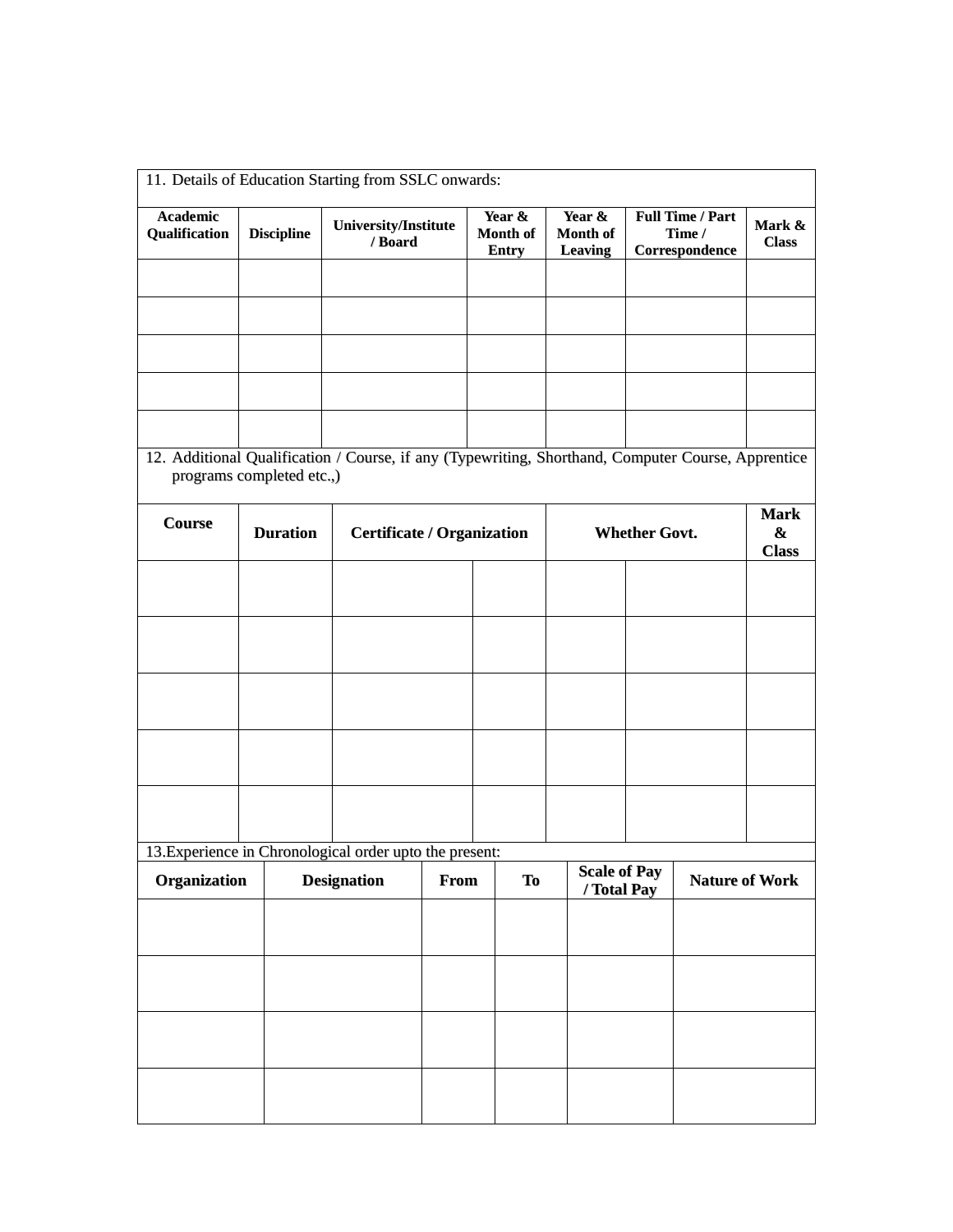| 14. Details of Demand Draft (Rs. 100)<br>attached                                                                                                                                                                                                                                                                                                                                 |                |  |
|-----------------------------------------------------------------------------------------------------------------------------------------------------------------------------------------------------------------------------------------------------------------------------------------------------------------------------------------------------------------------------------|----------------|--|
| (Drawn in favour of 'Director, CICT payable at<br><b>CHENNAI:</b> )                                                                                                                                                                                                                                                                                                               |                |  |
| 15. (a) Present Employment                                                                                                                                                                                                                                                                                                                                                        |                |  |
| (b) Nature of Work                                                                                                                                                                                                                                                                                                                                                                |                |  |
| (c) Time Required to join, if offered the<br>Post                                                                                                                                                                                                                                                                                                                                 | $\ddot{\cdot}$ |  |
| 16. Names, Designation and address with phone, Email ID of three Referees (with whom you have<br>interaction during your work or study period)                                                                                                                                                                                                                                    |                |  |
|                                                                                                                                                                                                                                                                                                                                                                                   |                |  |
|                                                                                                                                                                                                                                                                                                                                                                                   |                |  |
|                                                                                                                                                                                                                                                                                                                                                                                   |                |  |
|                                                                                                                                                                                                                                                                                                                                                                                   |                |  |
|                                                                                                                                                                                                                                                                                                                                                                                   |                |  |
|                                                                                                                                                                                                                                                                                                                                                                                   |                |  |
|                                                                                                                                                                                                                                                                                                                                                                                   |                |  |
| 17. Any other relevant information (attach additional sheets if necessary)                                                                                                                                                                                                                                                                                                        |                |  |
|                                                                                                                                                                                                                                                                                                                                                                                   |                |  |
|                                                                                                                                                                                                                                                                                                                                                                                   |                |  |
|                                                                                                                                                                                                                                                                                                                                                                                   |                |  |
|                                                                                                                                                                                                                                                                                                                                                                                   |                |  |
|                                                                                                                                                                                                                                                                                                                                                                                   |                |  |
| 18. I hereby declare that the information given above is true and correct to the best of my knowledge<br>and belief and I fully understand that if it is found at a later date that any information given in the<br>application is incorrect $/$ false or if I do not satisfy the eligibility criteria, my candidature $/$<br>appointment is liable to be cancelled / terminated. |                |  |
| Place:                                                                                                                                                                                                                                                                                                                                                                            |                |  |

Date:

Signature of the Applicant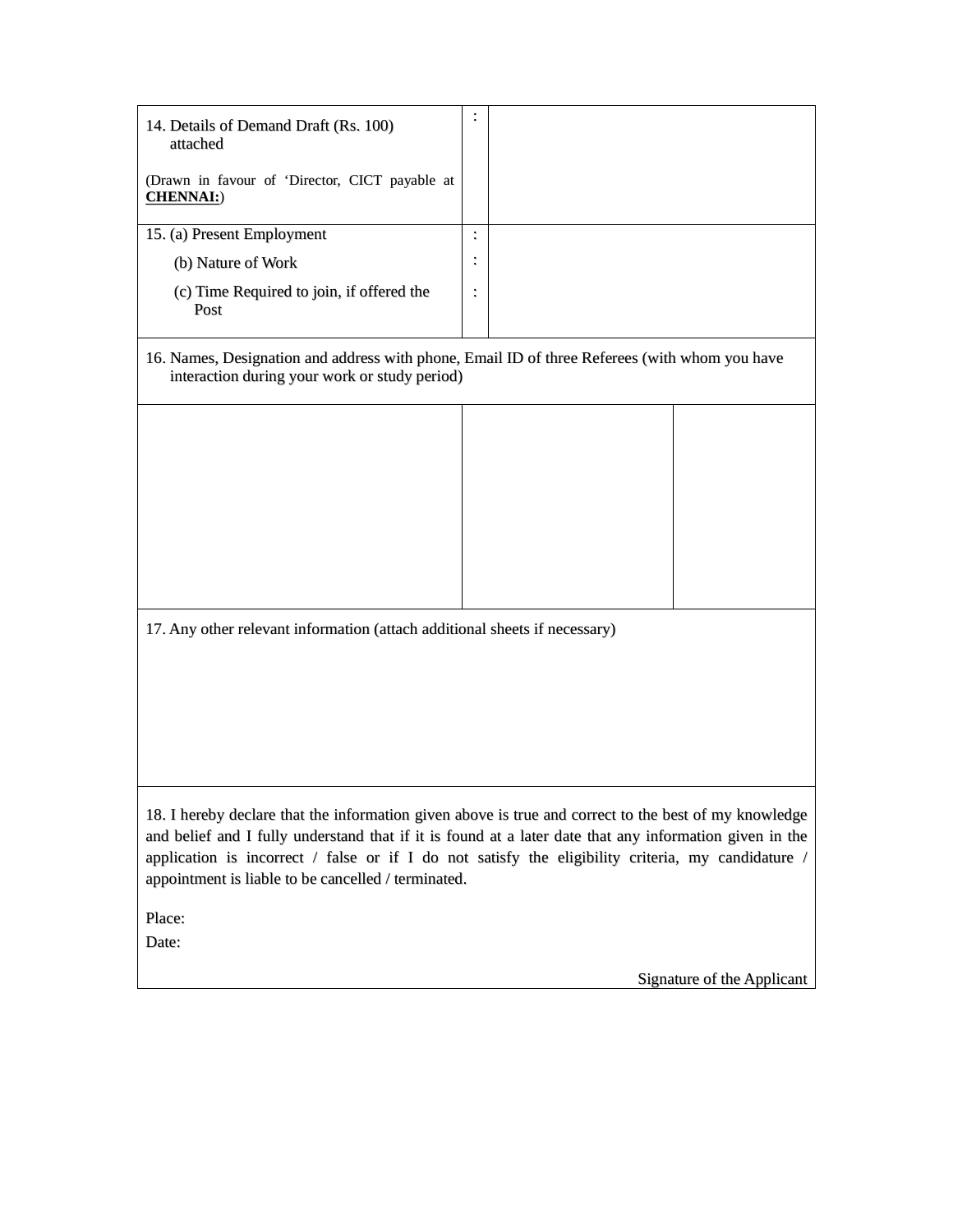| 19. Endorsement of the Present Employer:                                                         |           |
|--------------------------------------------------------------------------------------------------|-----------|
| The application of Dr. Mr/Ms.                                                                    | (Name and |
|                                                                                                  |           |
| Central Institute of Classical Tamil, Chennai is forwarded to the Director, Central Institute of |           |
| Classical Tamil, IRT Campus, 100 Feet Road, Taramani, Chennai – 113. It is to certify that       |           |
| no disciplinary vigilance case is pending or contemplated against the official. APAR for the     |           |
| last five years dully attested has been enclosed with the application.                           |           |
|                                                                                                  |           |
|                                                                                                  |           |

Date: Signature and seal of the Head of the Organisation

|            | Enclosures:                                             | Number of Sheets attached |
|------------|---------------------------------------------------------|---------------------------|
| $\ddot{1}$ | Attested copies of SSLC & HSC                           |                           |
|            | ii) Attested copies of Degree/Diploma/others            |                           |
|            | iii) Attested copies of previous employment certificate |                           |
|            | iv) Attested copies of SC/ST/OBC/PD/ES certificates     |                           |
|            | v) Demand Draft for Rs.100/-                            |                           |
|            | vi) Any other information                               |                           |
|            | Total No. of sheets excluding main application          |                           |

*Submit the hard copy by post or in person to:*

The Director Central Institute of Classical Tamil IRT Campus, 100 Feet Road Taramani, Chennai - 600 113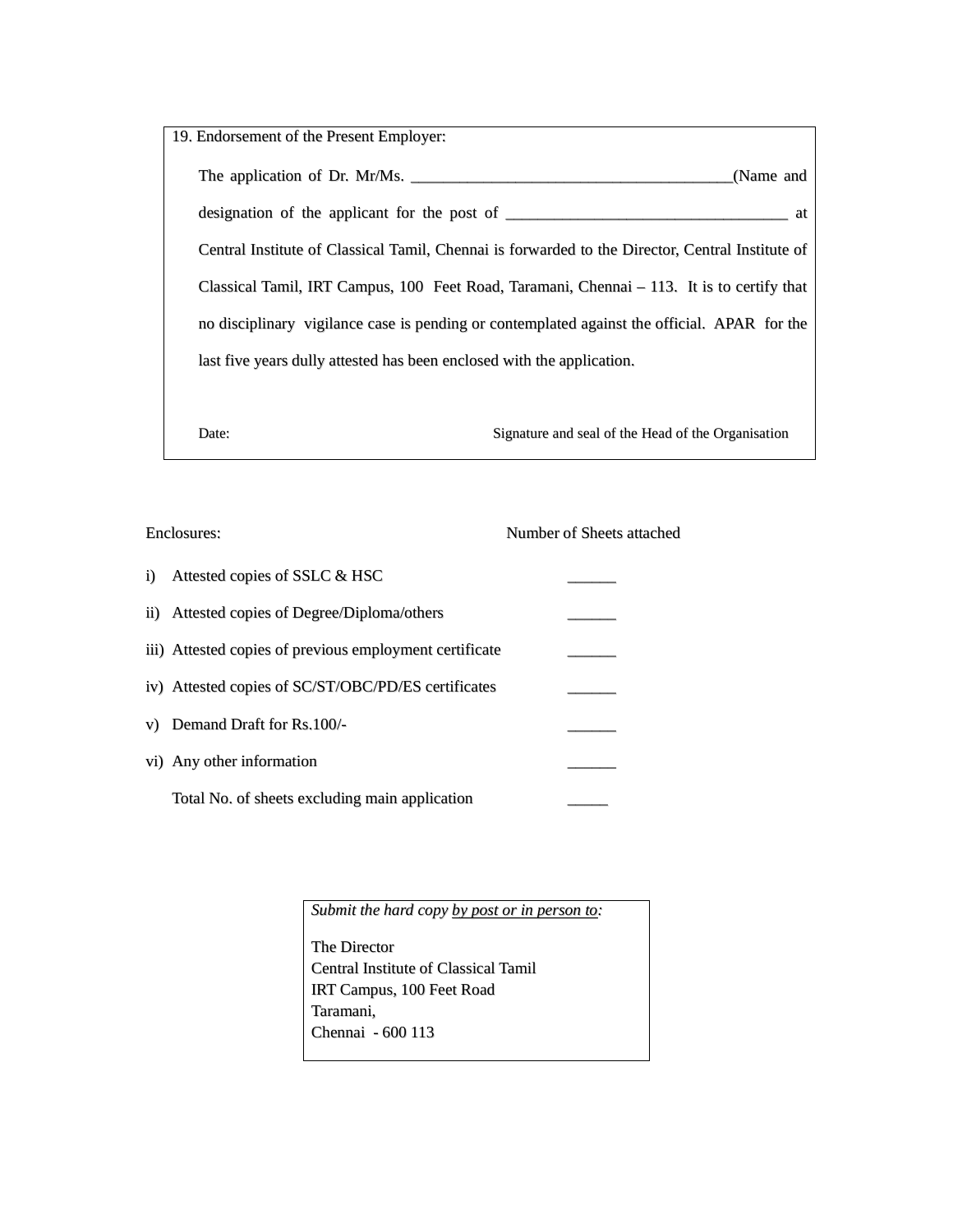# **INSTRUTIONS TO CANDIDATES APPLYING FOR NON-ACADEMIC POSITIONS IN CENTRAL INSTITUTE OF CLASSICAL TAMIL, CHENNAI- 600 113.**

#### **(Notification No. 4/Non-Academic/2019)**

The applicants are requested to kindly go through the following instructions, regarding qualifications and experience for each post before filling up of the application.

- 1. The qualification, experience, age etc. shall be reckoned as on last date for submission of application (which shall be one month from the date of notification of the advertisement).
- 2. The age limit shall be relaxed by 5 years for SC / ST and by 3 years for OBC/PwDs / Ex- Servicemen.
- 3. The candidates selected shall be on probation for a period of two years from the date of appointment.
- 4. All candidates selected for appointment shall be governed by the New Pension Scheme of Government of India. Retirement / Terminal benefits for all the posts shall be as per Government of India norms.
- 5. The candidate applying for more than one post must use separate application form for each post along with required demand draft in original and send them in separate covers super-scribed with the name of the post applied for.
- 6. Candidates belonging to SC/ST/OBC/PwD are required to attach with the application latest community certificate in the format as prescribed by the Government of India.
- 7. Applications for all posts should be accompanied with a nonrefundable demand draft for Rs.100/- in favour of **Director, CICT Chenna**i payable at **Chennai.** The issue of the demand draft shall be within the period of duration of the advertisement. The demand draft enclosed with the application shall not be refunded or adjusted under any circumstances. No other mode of payment shall be accepted and such applications shall be rejected forthright and payment made shall be forfeited. SC / ST / PwD candidates are exempted from fees and are not required to submit demand draft.
- 8. Candidates are required to forward their application in the prescribed format accompanied by required demand draft, evidence of age, community, educational qualifications, experience and all other supporting documents for information stated in the application. The copies of the documents enclosed shall be duly attested.
- 9. Persons who are serving in Government / Semi-government / PSUs should send their application through proper channel. They can however send advance copy together with original demand draft. Candidates who are employed in other organizations should also send their application through proper channel. In case the applications are not forwarded through proper channel they should submit NO OBJECTION CERTIFICATE at the time of interview.